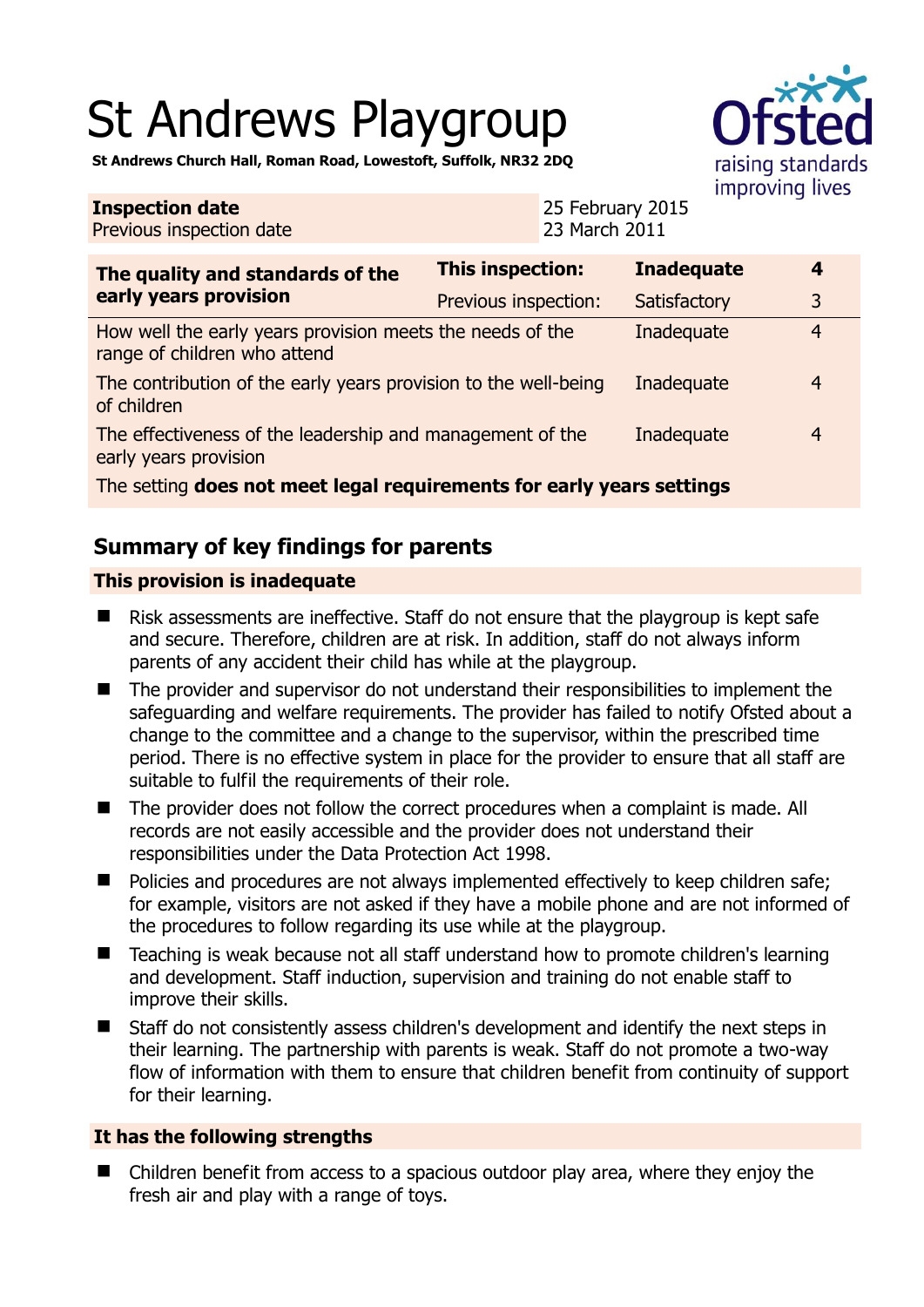# **What the setting needs to do to improve further**

#### **To meet the requirements of the Early Years Foundation Stage the provider must:**

- develop a risk assessment procedure to ensure that all doors to the playgroup are secure, to remove the risk of an intruder entering or a child letting themselves out of the playgroup
- ensure that parents and/or carers are informed of any accident or injury sustained by the child while at the playgroup on the same day, or as soon as reasonably practical, and are informed of any first-aid treatment given
- $\blacksquare$  ensure that the playgroup policy for the use of mobile phones and cameras is followed, with regard to checking that all visitors understand the procedures to follow when visiting the setting
- develop an effective system to check staff's suitability to fulfil the requirements of their roles, for example, by providing opportunities for them to discuss sensitive issues and confirm their ongoing suitability
- ensure that all staff receive induction training to enable them to understand their roles and responsibilities
- establish suitable arrangements for the supervision of staff, providing support and training to help them to continually improve their skills
- $\blacksquare$  improve staff's knowledge and understanding of the learning and development requirements to ensure that teaching is effective and consistently challenges children to develop skills in preparation for school
- develop the two-way flow of information with parents, with regard to children's learning, to ensure that children benefit from continuity of support between home and playgroup
- use observations and assessments of children's learning to identify the next steps in their development and plan challenging experiences for each child that effectively support them to make good progress
- E keep a written record of any complaints and their outcome, and notify complainants of the outcome of the investigation with 28 days of receiving the complaint, ensuring that the record of complaints is made available to Ofsted on request
- ensure that records are accessible and available to those who have a right or a professional need to see them
- acquire an understanding of the legal responsibilities under the Data Protection Act 1998 to ensure that information relating to the children cared for is handled in a way that ensures confidentiality and privacy.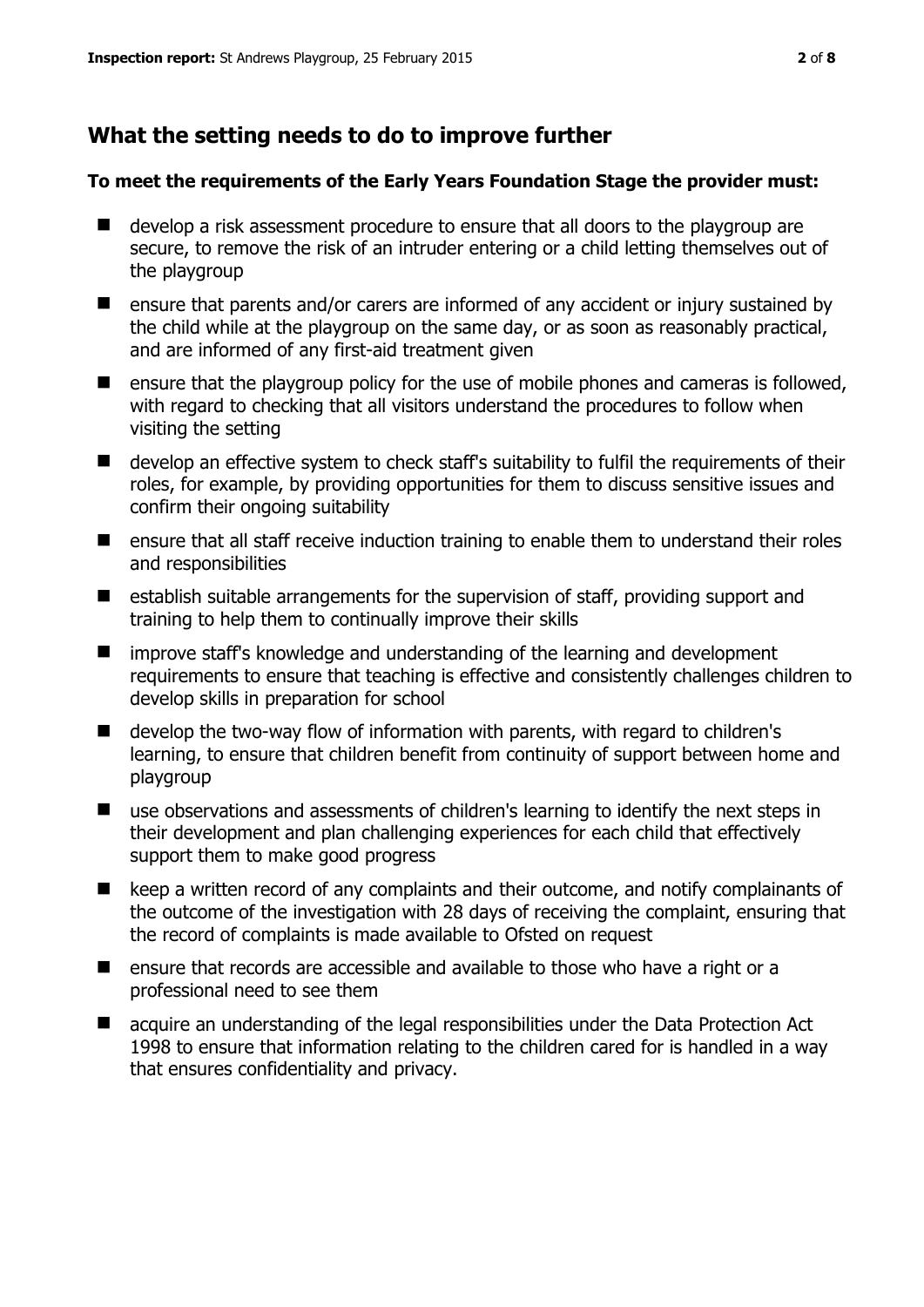#### **To meet the requirements of the Childcare Register the provider must:**

- take all necessary measures to minimise any risks to the health or safety of the children and staff in their care (compulsory part of the Childcare Register)
- ensure that a child is unable to leave the premises unsupervised (compulsory part of the Childcare Register)
- ensure that no one can enter the premises without the knowledge of a member of staff (compulsory part of the Childcare Register)
- $\blacksquare$  keep a written record, for a period of three years, from the date of a complaint, including the outcome of the investigation and the action the provider took in response (compulsory part of the Childcare Register)
- $\blacksquare$  ensure that the parent who made the complaint is informed, in writing or by email if the parent requests this, of the outcome of the complaint, within 28 working days of the date the complaint was made (compulsory part of the Childcare Register)
- make available to Ofsted, on request, a summary of complaints made in relation to the requirements during the past 12 months and the action that was taken as a consequence (compulsory part of the Childcare Register)
- **P** produce for Ofsted, on request, a list of such complaints made during the previous three years (compulsory part of the Childcare Register)
- inform Ofsted of the name, date of birth, address and telephone number of any member of the governing body, such as committee members (compulsory part of the Childcare Register)
- inform Ofsted of the appointment of a new manager of playgroup (compulsory part of the Childcare Register)
- take all necessary measures to minimise any risks to the health or safety of the children and staff in their care (voluntary part of the Childcare Register)
- **E** ensure that a child is unable to leave the premises unsupervised (voluntary part of the Childcare Register)
- **E** ensure that no one can enter the premises without the knowledge of a member of staff (voluntary part of the Childcare Register)
- $\blacksquare$  keep a written record, for a period of three years, from the date of a complaint, including the outcome of the investigation and the action the provider took in response (voluntary part of the Childcare Register)
- $\blacksquare$  ensure that the parent who made the complaint is informed, in writing or by email if the parent requests this, of the outcome of the complaint, within 28 working days of the date the complaint was made (voluntary part of the Childcare Register)
- make available to Ofsted, on request, a summary of complaints made in relation to the requirements during the past 12 months and the action that was taken as a consequence (voluntary part of the Childcare Register)
- **P** produce for Ofsted, on request, a list of such complaints made during the previous three years (voluntary part of the Childcare Register)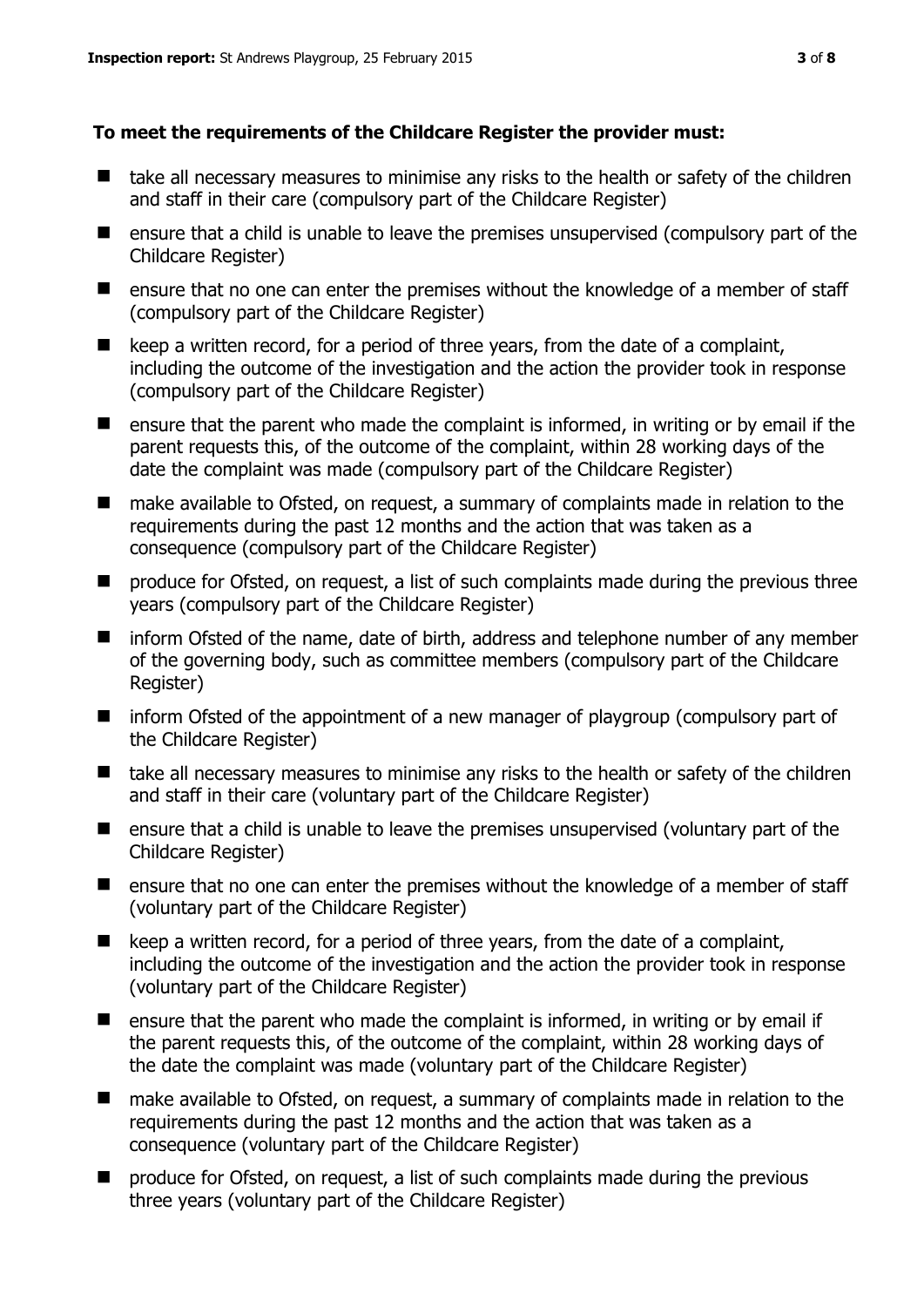- inform Ofsted of the name, date of birth, address and telephone number of any member of the governing body, such as committee members (voluntary part of the Childcare Register)
- inform Ofsted of the appointment of a new manager of playgroup (voluntary part of the Childcare Register).

#### **Inspection activities**

- The inspector observed activities and children at play throughout the inspection. She conducted a joint observation with the supervisor.
- The inspector interacted with children and spoke with staff during the inspection.
- The inspector checked evidence of staff suitability. She sampled a range of documentation, including policies, planning and children's assessment records.
- The inspector had a tour of both the indoor and outdoor play areas.

## **Inspector**

Helen Hyett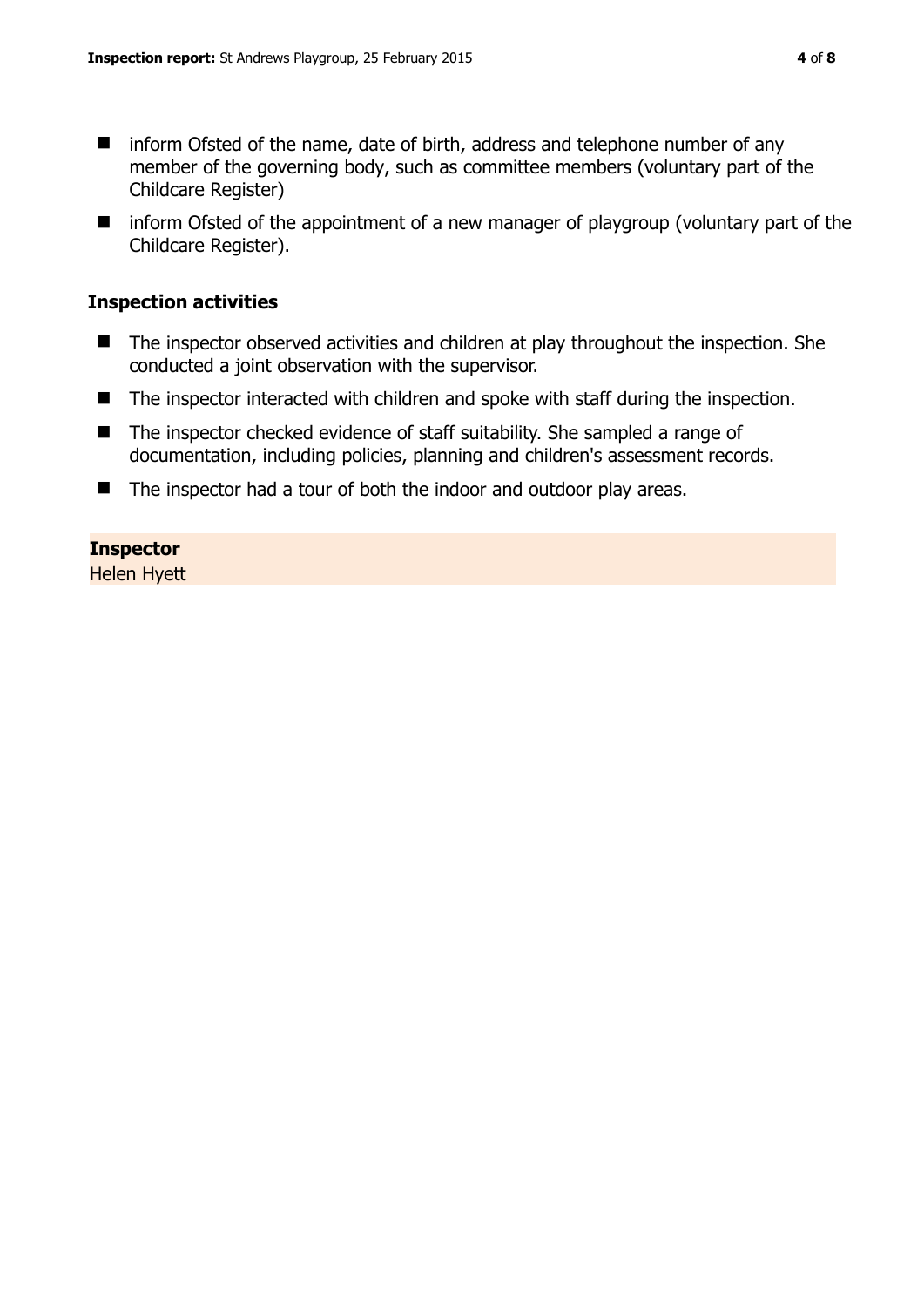# **Inspection findings**

#### **How well the early years provision meets the needs of the range of children who attend. This is inadequate**

The quality of teaching is inconsistent because not all staff have a suitable knowledge of the learning and development requirements. Most staff join in with children's play but do not consistently extend or challenge them as they learn. Adult-led activities do not always engage children because they are not well matched to their individual needs. Younger children show little interest in listening to a story and quickly become distracted and bored. Staff observe children during their play and conduct some assessments of their learning. However, staff do not use these to consistently identify the next steps in children's learning. As a result, teaching is often weak and children are not acquiring the skills they need for school. Children are occupied for most of their time at the playgroup. This is because the playgroup offers children a range of toys to play with. When children first start at the playgroup, staff do not gain enough information from parents about their child's stage of development. Parents are not encouraged to have regular discussions with staff about their child's progress and are not always asked to contribute to assessments.

#### **The contribution of the early years provision to the well-being of children is inadequate**

Children's welfare is compromised because of weaknesses in the staff's knowledge of the requirements of the Early Years Foundation Stage. Risk assessments are ineffective. For example, a door to the playgroup is not locked and staff are not vigilant enough about monitoring the door. Therefore, should a child attempt to leave the premises or an intruder access the playgroup, staff are unaware. This places children at risk. In addition, staff do not always ensure they report to parents when children have an accident while at playgroup and inform them of the first-aid treatment they have provided. Therefore, parents are not always informed about their child's welfare. Parents share information about children's dietary needs and allergies, and staff take children's needs into consideration when preparing snacks. Staff follow suitable hygiene practices when preparing food. Staff have some links with schools in order to share information about children's needs. Children show that they develop bonds with the staff. This is because staff are quick to offer a cuddle if a child is upset.

#### **The effectiveness of the leadership and management of the early years provision is inadequate**

The provider and supervisor demonstrate poor knowledge of the safeguarding and welfare requirements. The staff do not follow the playgroup policy by asking visitors if they have a mobile phone and they do not ask them not to use it when they are with the children. This puts children at risk. The provider does not ensure that all records are easily accessible. The provider does not understand the requirement to keep a written record of complaints. In addition, parents who make a complaint are not informed about the outcome of the complaint in writing, within the necessary timescale. The provider is not aware of their responsibilities regarding the Data Protection Act 1998. As a result, confidential information is not held securely. The provider has not addressed the actions raised at the last inspection. They have failed to notify Ofsted about a change to the committee and a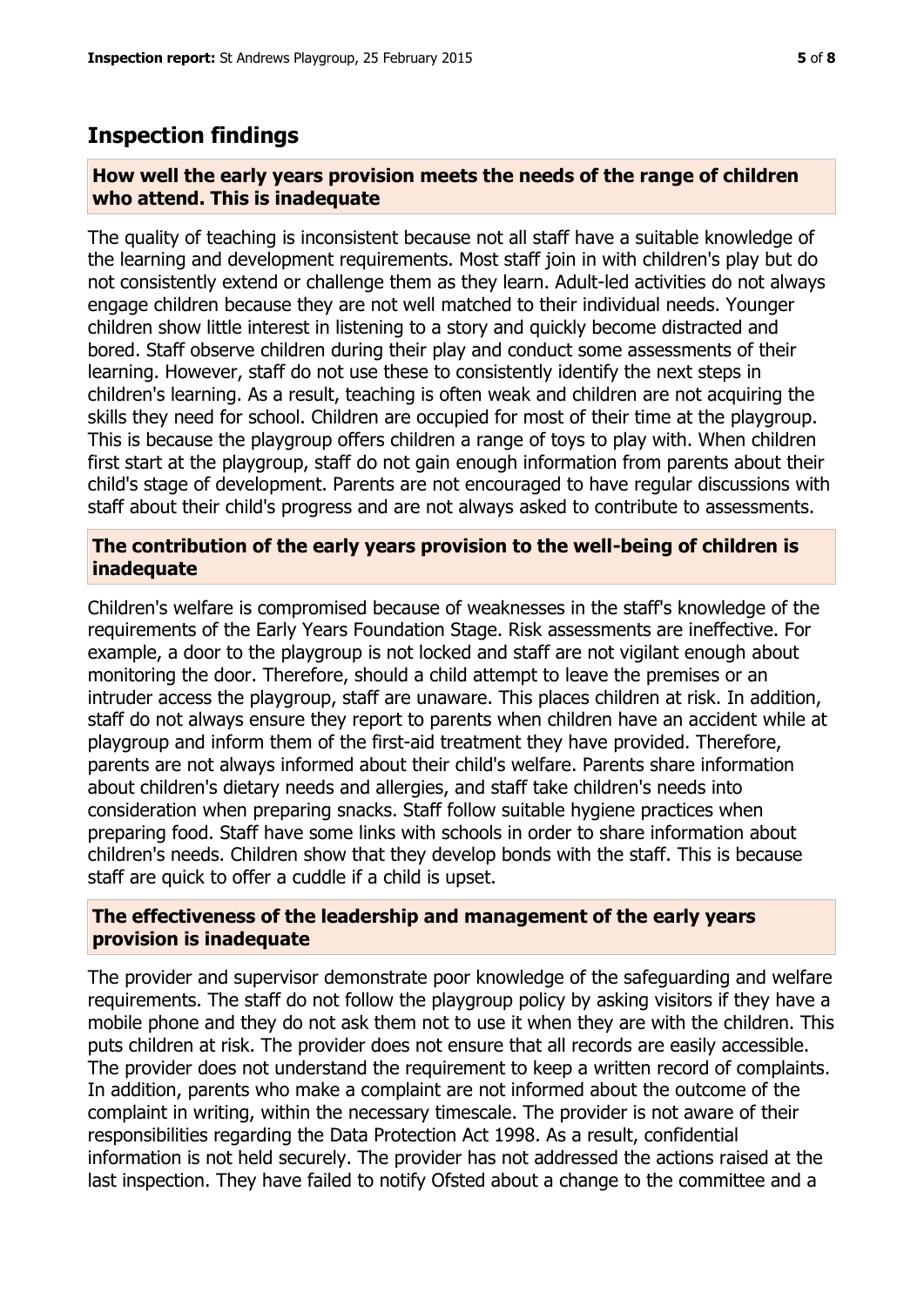change of supervisor within the prescribed time period. They have also failed to address the actions to improve the system for observation and assessment in order to identify children's next steps in learning, and involve parents in children's learning. The provider does not ensure that all staff access induction training to enable them to understand their roles and responsibilities. Staff do not receive supervision to help them understand how to promote children's learning and development. Although most staff have appropriate early years qualifications, the supervisor does not monitor the quality of teaching, or children's learning, and give staff feedback about their practice. Therefore, she does not help staff to improve their performance and does not consistently identify where any additional training is needed. All staff have Disclosure and Barring Service checks. They have a suitable knowledge of how to recognise signs of abuse and report any concerns. However, the provider does not always ensure that staff are suitable to fulfil the requirements of their roles. This is because they do not have opportunities to discuss any sensitive issues or changes to their suitability. Self-evaluation is ineffective and does not identify areas for improvement. The roles and responsibilities of the provider, supervisor and staff are not clear. Therefore, staff do not work together as an effective team to ensure that children are safe and their needs are met. The provider and supervisor do not keep their knowledge up to date and do not know where to access support to improve their knowledge. Therefore, they do not demonstrate the capacity to improve the provision.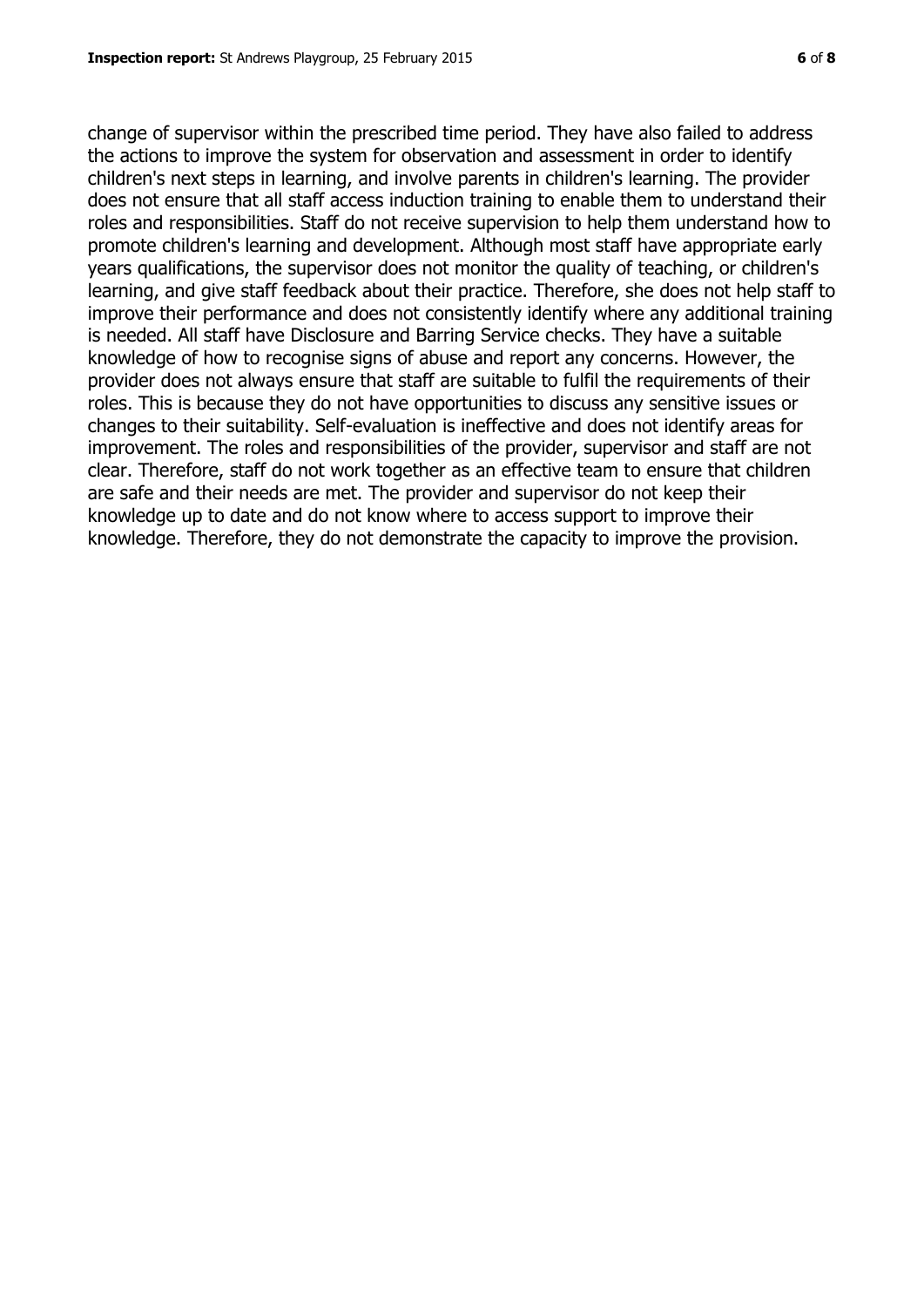# **Setting details**

| Unique reference number       | 251641                         |
|-------------------------------|--------------------------------|
| <b>Local authority</b>        | <b>Suffolk</b>                 |
| <b>Inspection number</b>      | 818405                         |
| <b>Type of provision</b>      |                                |
| <b>Registration category</b>  | Childcare - Non-Domestic       |
| Age range of children         | $0 - 17$                       |
| <b>Total number of places</b> | 24                             |
| Number of children on roll    | 45                             |
| <b>Name of provider</b>       | St Andrews Playgroup Committee |
| Date of previous inspection   | 23 March 2011                  |
| <b>Telephone number</b>       | 07510624800                    |

St Andrews Playgroup was registered in 1968. It operates from a church hall in Lowestoft. The playgroup is open during term time only, Monday to Friday from 8.45am to 11.45am, and also on Tuesday and Friday afternoons from 12.30pm to 3.30pm. The setting employs seven members of staff, of whom six hold relevant qualifications at levels 2 or 3.

This inspection was carried out by Ofsted under sections 49 and 50 of the Childcare Act 2006 on the quality and standards of provision that is registered on the Early Years Register. The registered person must ensure that this provision complies with the statutory framework for children's learning, development and care, known as the Early Years Foundation Stage.

Any complaints about the inspection or the report should be made following the procedures set out in the guidance 'Complaints procedure: raising concerns and making complaints about Ofsted', which is available from Ofsted's website: www.gov.uk/government/organisations/ofsted. If you would like Ofsted to send you a copy of the guidance, please telephone 0300 123 4234, or email enquiries@ofsted.gov.uk.